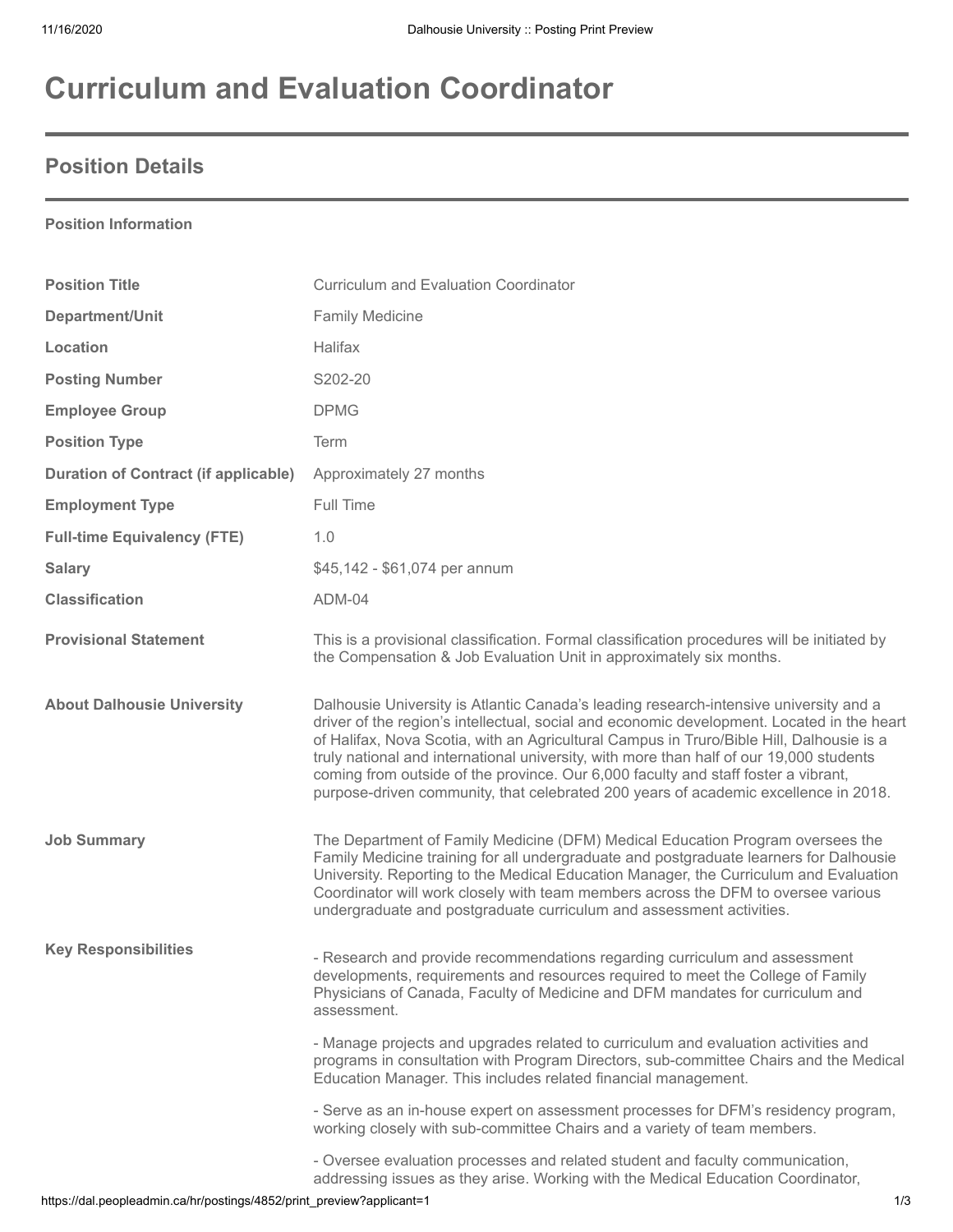| 11/16/2020                        | Dalhousie University :: Posting Print Preview                                                                                                                                                                                                                                                                                                                                                                                                                                                                                                                                                                                                                                                                                                                                                                                                                                                                                      |
|-----------------------------------|------------------------------------------------------------------------------------------------------------------------------------------------------------------------------------------------------------------------------------------------------------------------------------------------------------------------------------------------------------------------------------------------------------------------------------------------------------------------------------------------------------------------------------------------------------------------------------------------------------------------------------------------------------------------------------------------------------------------------------------------------------------------------------------------------------------------------------------------------------------------------------------------------------------------------------|
|                                   | ensure the smooth operation of and training on the one45 on-line evaluation program for<br>education staff and faculty.                                                                                                                                                                                                                                                                                                                                                                                                                                                                                                                                                                                                                                                                                                                                                                                                            |
|                                   | - Supervise the CaRMS and Rotation Specialist, with oversight of the undergraduate<br>clerkship rotation placements. Directly manage the preceptor recruitment and scheduling<br>for Med 1 and 2 family medicine rotations and tutor placements.                                                                                                                                                                                                                                                                                                                                                                                                                                                                                                                                                                                                                                                                                   |
|                                   | - Administer the operation, planning and execution of a variety of curriculum special<br>events in coordination with the Medical Education Manager and pertinent DFM staff and<br>faculty.                                                                                                                                                                                                                                                                                                                                                                                                                                                                                                                                                                                                                                                                                                                                         |
| <b>Note</b>                       | Position occasionally requires work outside of regular office hours (e.g. weekend and<br>evening hours). Travel within the Maritime provinces may be periodically required for<br>special events.                                                                                                                                                                                                                                                                                                                                                                                                                                                                                                                                                                                                                                                                                                                                  |
| <b>Qualifications</b>             | Undergraduate degree in Business Management or related area with approximately<br>three to five years progressive relevant experience (or equivalent combination of training<br>and experience) is required. Experience managing a variety of projects from initiation to<br>completion is essential. Previous staff supervisory experience required; experience<br>supervising unionized positions an asset. Must demonstrate a high degree of<br>confidentiality as well as sensitivity to learner issues. Must have demonstrated initiative,<br>attention to detail and multi-tasking skills. Excellent written and oral communication skills<br>are required. Must have demonstrated both advanced computer proficiency and the<br>ability to learn new programs quickly. Extensive experience in MS Office and Adobe<br>required; experience in webinar systems, on-line tools, and/or one45 or similar software<br>an asset. |
| <b>Job Competencies</b>           | The successful candidate is expected to demonstrate proficiency in Dalhousie's core<br>and leadership competencies (https://www.dal.ca/dept/leaders.html), in particular:                                                                                                                                                                                                                                                                                                                                                                                                                                                                                                                                                                                                                                                                                                                                                          |
|                                   | - Respect and Inclusion<br>- Communication<br>- Adaptability<br>- Knowledge & Thinking Skills                                                                                                                                                                                                                                                                                                                                                                                                                                                                                                                                                                                                                                                                                                                                                                                                                                      |
| <b>Additional Information</b>     | Dalhousie University supports a healthy and balanced lifestyle. Our total compensation<br>package includes a defined benefit pension plan, health and dental plans, a health<br>spending account, an employee and family assistance program and a tuition assistance<br>program.                                                                                                                                                                                                                                                                                                                                                                                                                                                                                                                                                                                                                                                   |
| <b>Application Consideration</b>  | Applications from university employees and external candidates are given concurrent<br>consideration. Among short-listed candidates, university employees will be given special<br>consideration.                                                                                                                                                                                                                                                                                                                                                                                                                                                                                                                                                                                                                                                                                                                                  |
|                                   | We thank all applicants for their interest, however, only candidates selected for an<br>interview will be contacted.                                                                                                                                                                                                                                                                                                                                                                                                                                                                                                                                                                                                                                                                                                                                                                                                               |
| <b>Diversity Statement</b>        | Dalhousie University is committed to fostering a collegial culture grounded in diversity<br>and inclusiveness. The university encourages applications from Indigenous persons,<br>persons with a disability, racially visible persons, women, persons of a minority sexual<br>orientation and/or gender identity, and all candidates who would contribute to the<br>diversity of our community. For more information, please visit<br>www.dal.ca/hiringfordiversity.                                                                                                                                                                                                                                                                                                                                                                                                                                                               |
| <b>Posting Detail Information</b> |                                                                                                                                                                                                                                                                                                                                                                                                                                                                                                                                                                                                                                                                                                                                                                                                                                                                                                                                    |
| <b>Number of Vacancies</b>        | One                                                                                                                                                                                                                                                                                                                                                                                                                                                                                                                                                                                                                                                                                                                                                                                                                                                                                                                                |
| <b>Open Date</b>                  | 11/16/2020                                                                                                                                                                                                                                                                                                                                                                                                                                                                                                                                                                                                                                                                                                                                                                                                                                                                                                                         |